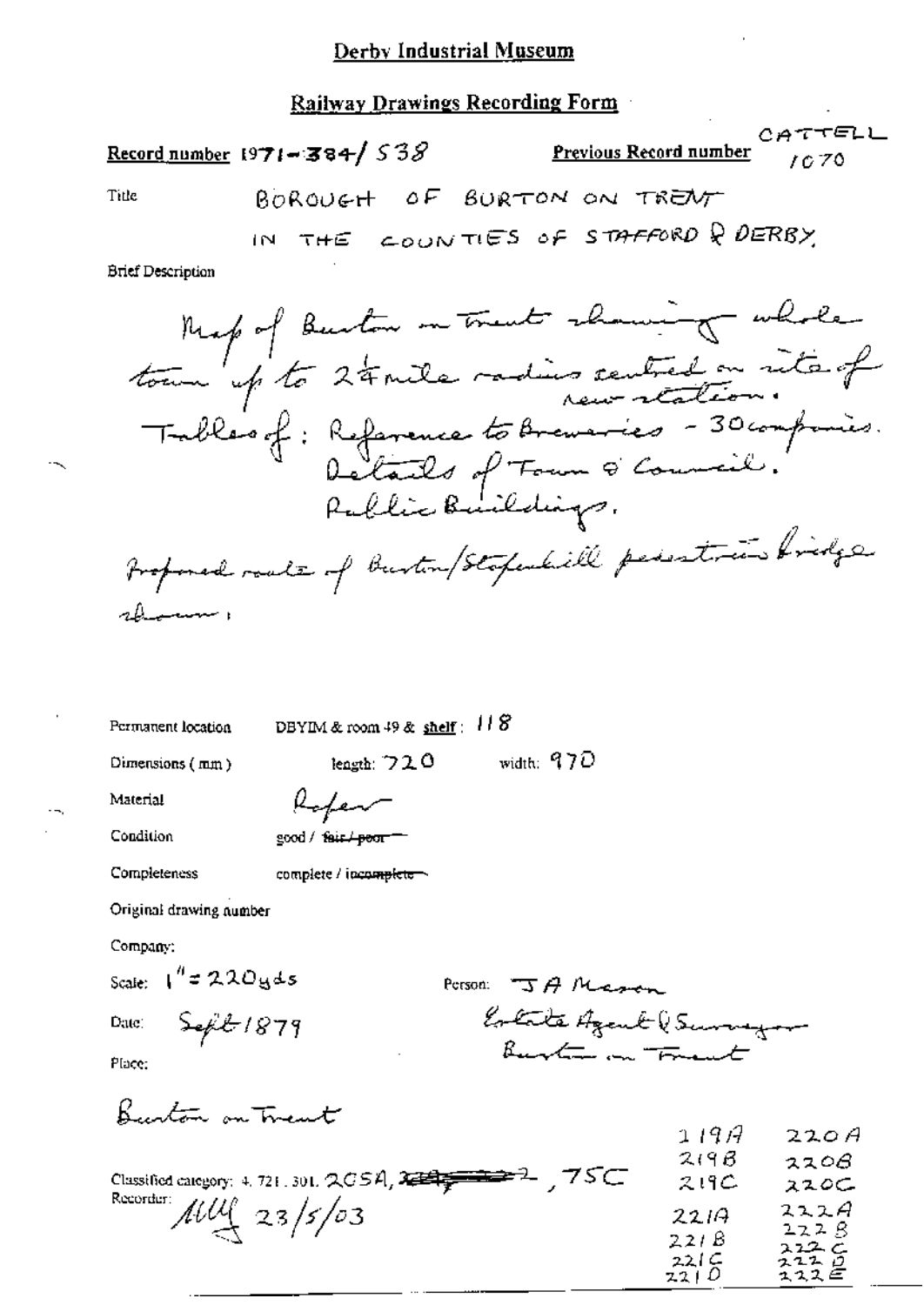# Derby Industrial Museum

# Railway Drawings Recording Form

# Record number  $1971 - 384/546.$

 $CATTELL$ <br> $1083$ **Previous Record number** 

Title

Brief Description

| Remarkaming auto of railway                                                              |
|------------------------------------------------------------------------------------------|
| from Shobnall What to Bond End What                                                      |
|                                                                                          |
| crossing under main line, 2 part of Grand<br>off to Instalam Unclosifie Street Junities. |
| Track line shows contenerated from Board End                                             |
| across Real Green                                                                        |
| Permanent location<br>DBYIM & room 49 & shelf:    G                                      |
| width: $860$<br>Dimensions $(mn)$<br>length: $2870$                                      |
| Material<br>Tracing paper in paper met<br>Condition<br>good / f <del>air / pao</del> r   |
| Completeness<br>complete / incomplete                                                    |
| Original drawing number                                                                  |
| Company;                                                                                 |
| Scale: $I'' = I \subset H \cap \mathbb{R}^N$<br>Person:                                  |
| Date: May 29-9 1880                                                                      |
| Place.                                                                                   |
| Rustinon Trant.                                                                          |
|                                                                                          |

Classified category: 4.721, 301, 221C, 221A, 221D 205A, 220C,<br>Recorder:<br> $\frac{144 \cdot 23}{5}$   $\frac{5}{2003}$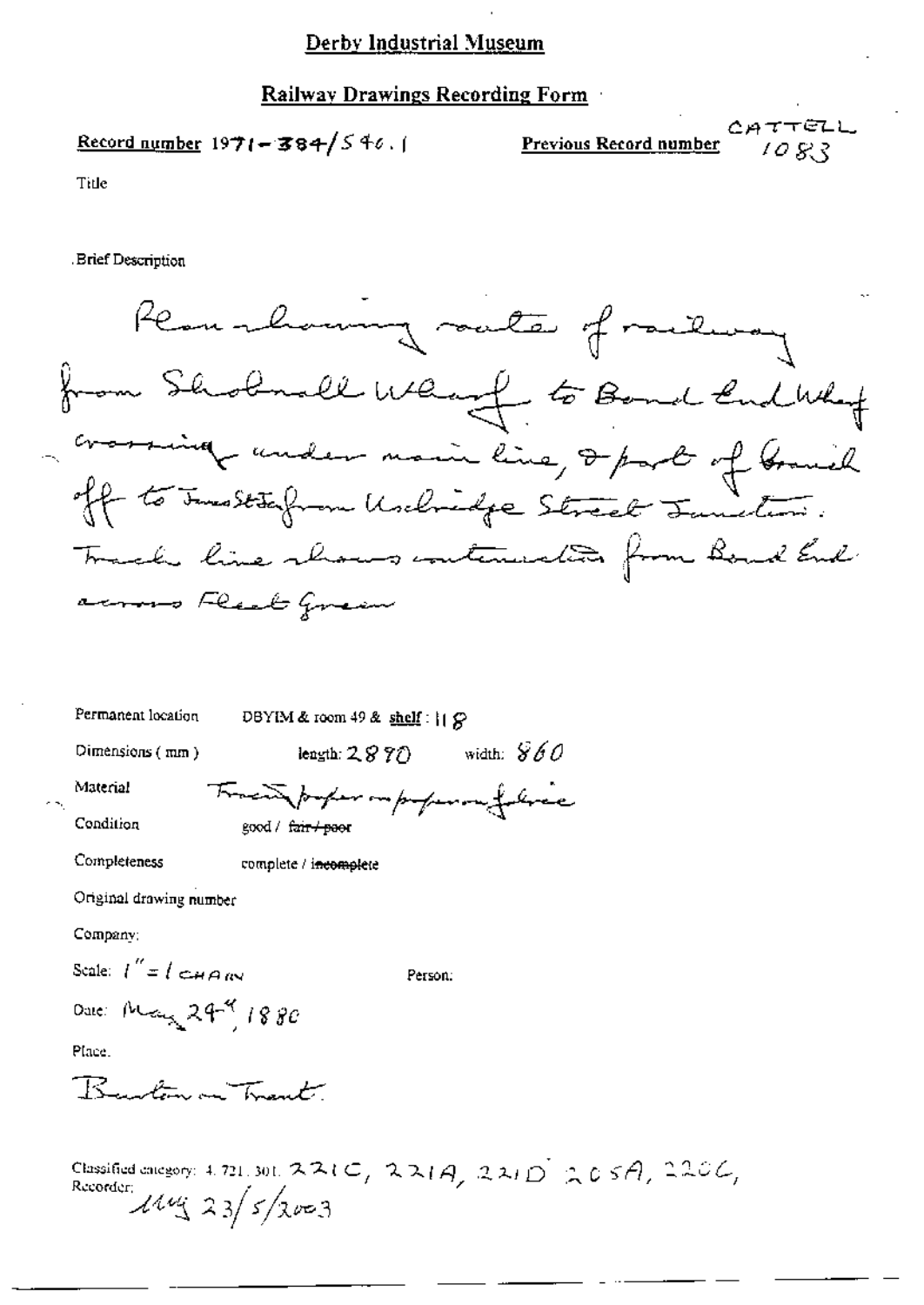### Railway Drawings Recording Form

$$
\underline{\text{Record number 1971} - 384} / 2366
$$

Previous Record number 加工会

メーテテム

Tide

Bord Kul Same **Brief Description** Henryford of the with Commeliaff the MR line crossing James Shock and towards andinic Street (Endies Willings, traum, and Eng) Obter streets shown: Park Street, Liebfried Street, New Street, Usbreakge Street. Fremises shown: ladies Mellings, Evanhed Meltings, Thomandle Wirthing Rindleys Braning, Everyland Braming, Robinson to Good Bramany. Facult pensil line for new track from Premet line (Jours Stat June, Belle, Evenfeds & DBYIM & room 49 & shelf  $\cdot$  11<sup>3</sup> Permanent location  $\begin{minipage}{.4\linewidth} \textbf{length:} & \textbf{64.5} \end{minipage}$ Dimensions (mm) Proper in follow Material Cendition good / Jamilpoor Completeness complete / incomplete... Original drawing number  $\boxed{\pm}$  7  $\cancel{S}$ Company: MR Scale:  $\int_{0}^{H}z=1$  expected Person; Date: Place: Burton on Trant

Classified category: 4, 721, 301,  $2, 2, 1 \in \mathcal{L}$  ,  $2, 2, 1 \in \mathcal{L}$ ,  $2, 2, 1 \in \mathcal{A}$ ,  $2, 2, 2, 1 \in \mathcal{A}$ . Recorder  $2\sqrt{12/200}$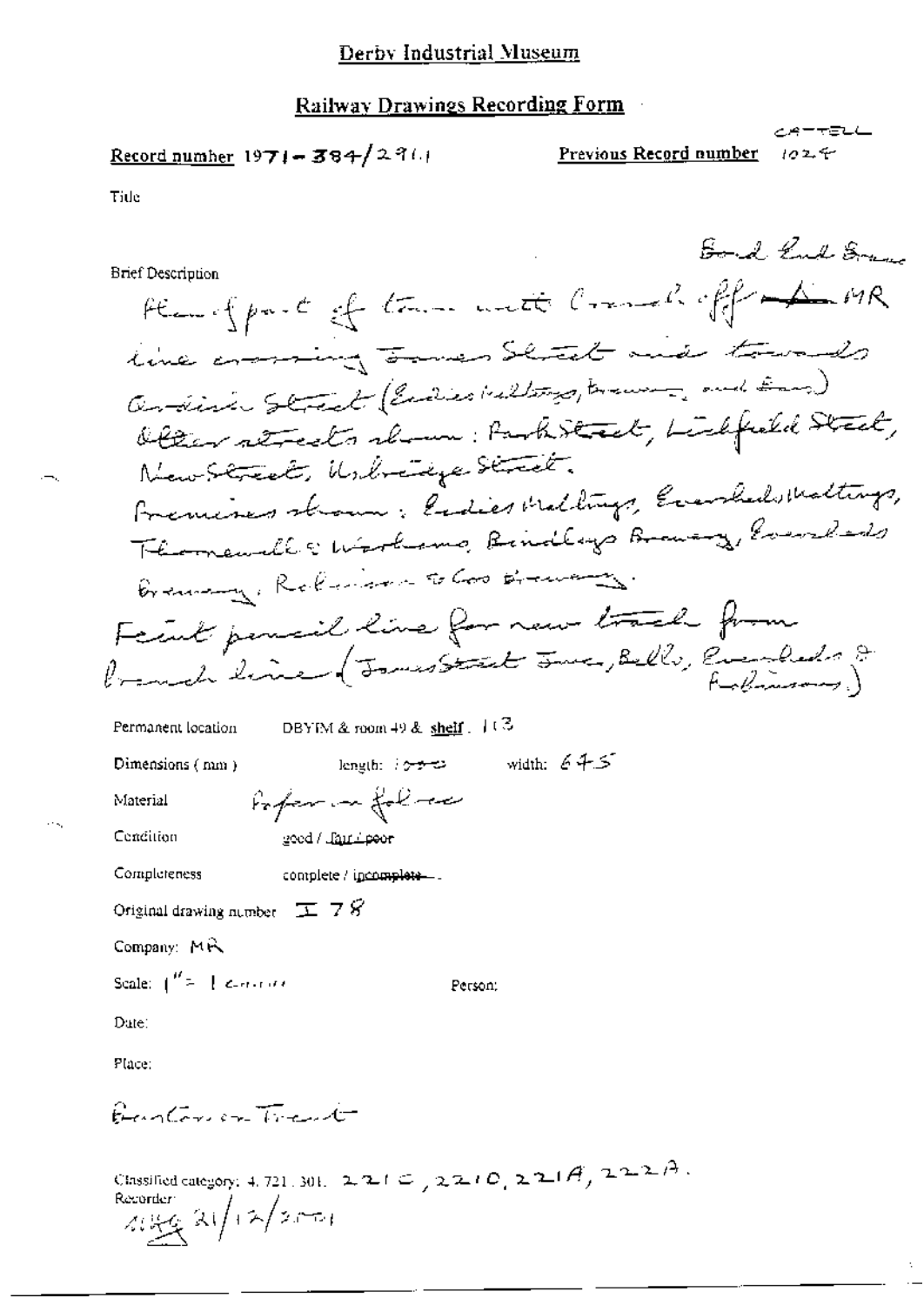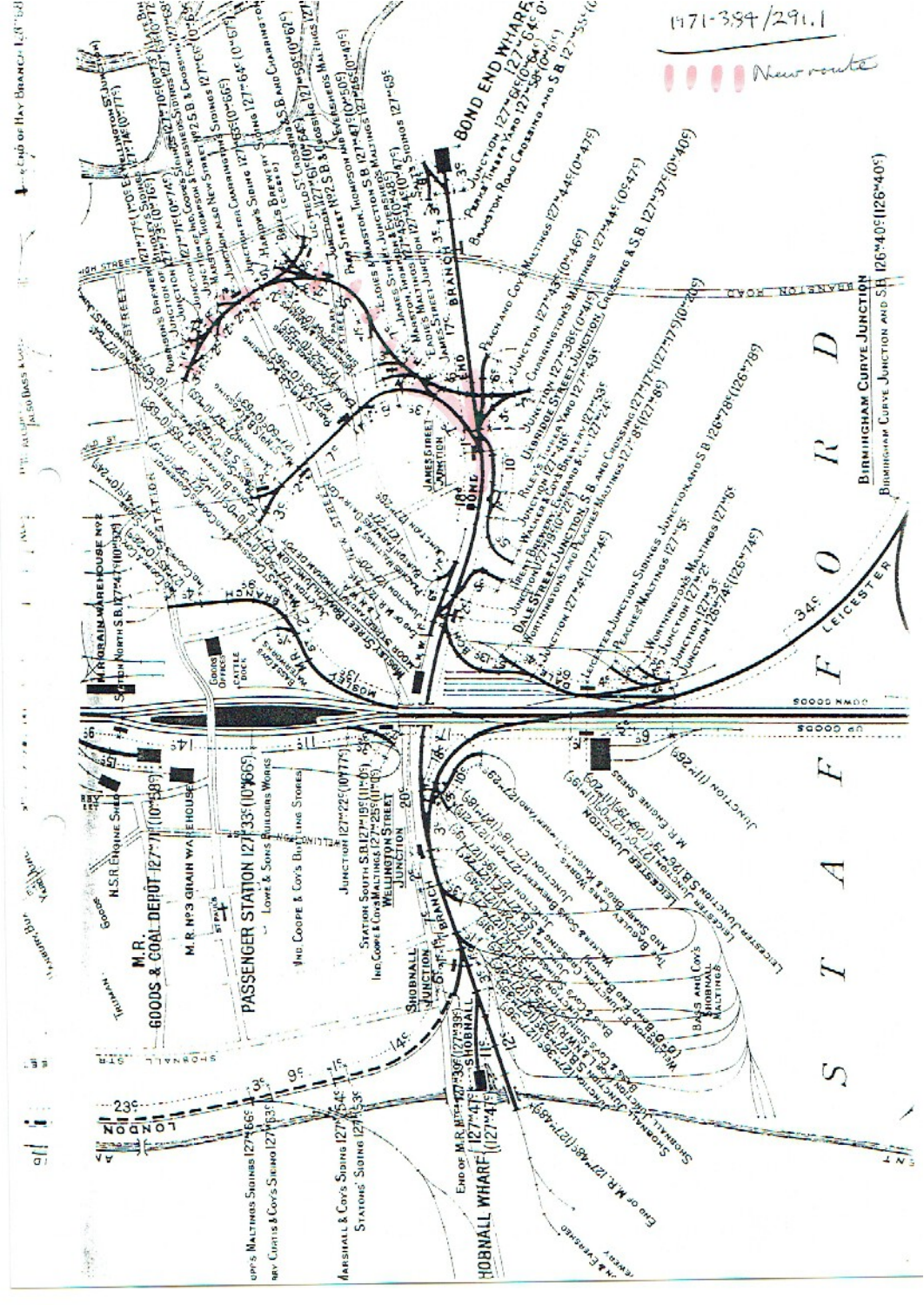#### **Railway Drawings Recording Form**

# Record number 1971-384/2.93

Previous Record number

 $C_2$  of  $T$  the table  $1029$ 

Title

**Brief Description** 

Large resie upsbaumy line from Bond and to Shodroll, choose red, and ermeles off it. Attaché neprésent 1836/60/04/78 in link mad. Borforied multe Beaton Connecting Boundarit 1875 Rozecent profestion, roads, waterconservant Cardonnes bolanno.

| Permanent location                                                 | DBYIM & room 49 & shelf: $\uparrow \uparrow \uparrow$                     |
|--------------------------------------------------------------------|---------------------------------------------------------------------------|
| Dimensions (mm)                                                    | length: $2730$ width: $750$                                               |
| Material                                                           | Poperon forme                                                             |
| Condition                                                          | good / fa <del>ir / poor /</del>                                          |
| Completeness                                                       | complete / incomplete                                                     |
| Original drawing number                                            |                                                                           |
| Company: $\forall$ R                                               |                                                                           |
| Scale: $25 - 1$ $\sqrt{2}$ $\left  \frac{1}{2} \right $ $\sqrt{2}$ | Person:                                                                   |
| Date: $100 \times 122$ , 1880                                      |                                                                           |
| Place:                                                             |                                                                           |
| Question on Transfer                                               |                                                                           |
|                                                                    | Classified calculates $1721$ and $2706$ $2700$ C, $22(0, 221)$ , $2210$ . |

Recorder  $\frac{1}{\sqrt{2}}$  21/2/2=1